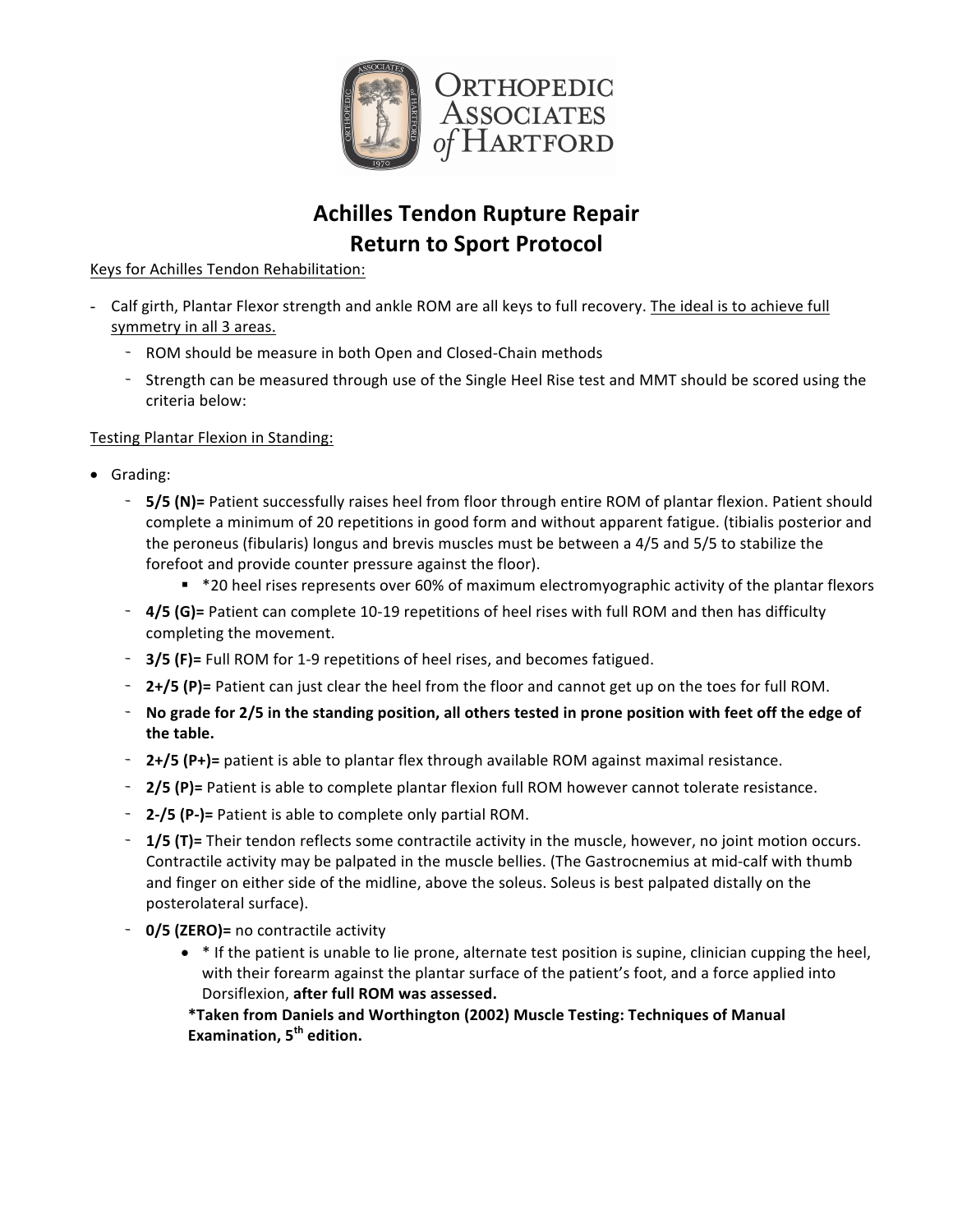## **Postoperative Achilles Tendon Rupture Repair Return to Sport Protocol**

## **Immediately Post-Op- Protection Phase (0-4 weeks Post-Op)**

## **Goals:**

- Protect healing tissue
- Decrease/eliminate inflammation and edema, while controlling pain
- Prevent muscle atrophy and wound infection (to minimize scar formation)

## **Patient Education:**

- Posterior Splint or Boot must be worn day and night.
- Incision must be kept clean and dry.
- Non-Weight-Bearing for 3 weeks post-op, ambulation with bilateral crutches
- Cold Packs / Cryocuff should be used multiple times through the day with the leg elevated for first 1-2 weeks, then PRN

## **Treatments:**

- Splint/Brace:
	- Posterior splint in 10°-20° plantar flexion 24 hours/day for first 3 weeks, Progressing to boot at ~week 3 post-op (to be wore awake and while sleeping) with heel wedge to keep at  $\sim$ 10° plantar flexion.
- Weight-Bearing:
	- Non-Weight-Bearing for first 3 weeks Post-op, then patient may begin partial Weight-Bearing with Bilateral crutch in the boot with heel lift, (depending on MD Assessment).
- Modalities:
	- Cold Packs post treatment to control pain, swelling, and inflammation
	- Moist Hot Packs are not to be utilized until 2 weeks post-op
- Gait Training:
	- Gait and stair training with crutches, for proper technique
- Manual Therapies & ROM:
	- PROM: Clinician administered PROM is not to be performed for 8 Weeks post-op, Patient should perform Gravity-Assisted PROM into plantar flexion in a seated position (once incision is healed).
	- AROM: ~3 weeks post-op patient may begin AROM exercises of the ankle, DF to neutral only with **bent knee position, no active PF**
- Proximal LE and Upper Body Kinetic Chain Strengthening Exercises:
	- **No Ankle Strengthening** for 1st 2 weeks, Sub-max. after 2 weeks no PF
	- 4-Way Hip SLR (Flex, Ext, Abd, Add), H/S curls
	- Foot Intrinsic Strengthening: Towel crutches, marbles, toe extension, etc.
	- Any UE and Core exercises in a LE non-weight-bearing position
	- Stationary Bicycle in the Boot

## **Intermediate Protection Phase: (4-8 Weeks)**

## **Goals:**

- $\bullet$  Continue to protect the healing Achilles repair
- Continue to decrease/eliminate pain and inflammation
- Continue to control/prevent muscular atrophy
- Progress to full weight-bearing
- Regain ankle range of motion  $(0^{\circ}/\text{neutral DF})$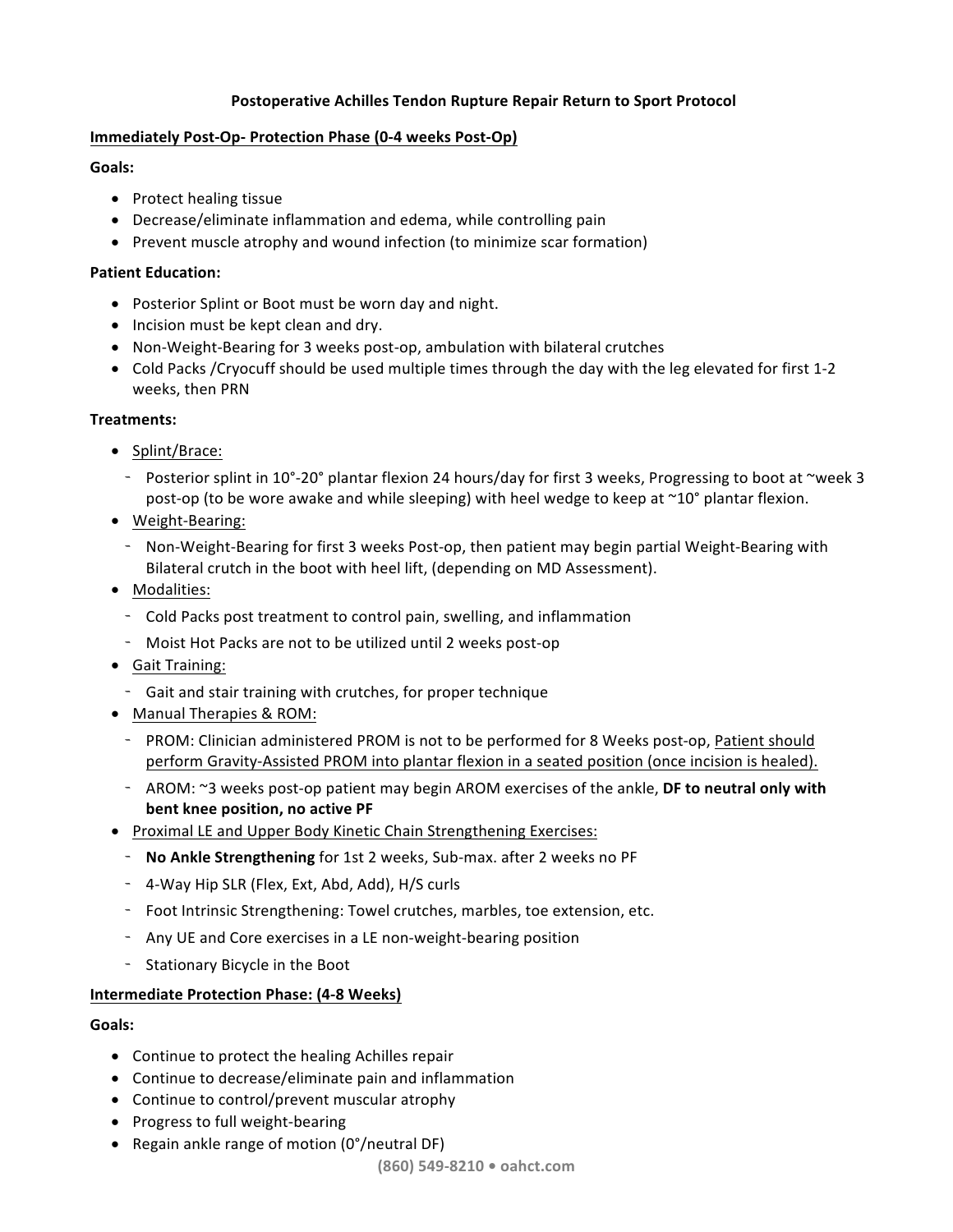#### **Patient Education:**

- Educate patient on necessity to continue to wear the walking boot and adhere to restrictions to continue to protect the Achilles repair while early motion and weight-bearing is initiate/progressed.
- Brace must be worn whenever patient is in weight-bearing, it may be removed for shower/bath and to perform exercises.

#### **Treatments:**

- Weight-Bearing:
- Progress WBAT with Boot and 1-inch heel lift for 2 weeks, and then decrease to  $\frac{1}{2}$  inch heel lift, D/C crutches when full weight-bearing in boot is achieved.
- Modalities:
	- Continue all modalities PRN for pain, inflammation, and swelling
- Gait Training:
	- Gait Training progression from PWB/WBAT FWB as tolerated.
- Manual Therapies:
	- Gentle scar mobilization to Achilles
	- PROM may be initiated at 8 weeks post-op, gentle into DF initially
- Exercises:
	- Continue foot strengthening, SLR exercises, leg press (no PF movement)
	- Seated Baps Board, Ankle gentle AROM- (alphabets, rotations, pumping)
	- End-range Isometrics, supine/ seated calf raises (low/no resist)
	- **Weight Shifting:** Towel roll under heels @ 4 weeks (no boot)
		- Bilateral stance with boot, progress to stagger stance –week 5
			- Continue Stationary Bicycle with boot
			- Continue Upper Body& Core exer. (seated/lying/CKC w/boot/LE on ball)

## **Criteria for progression to Initial Strengthening phase:**

- Full Weight-Bearing with Boot out of home, No Boot in home and clinic
- No Increased symptoms with current AROM & PROM exercises
- 0°-5° Dorsiflexion/ Neutral ankle ROM achieved- to be able to D/C boot
- Swelling/Edema controlled

## **Initial Strengthening Phase (~8-12 Weeks)**

#### **Goals:**

- Increase ROM to 10° Dorsiflexion, Achieve full ankle ROM INV, EV, PF
- Continue to progress weight bearing tolerance,  $D/C$  Walking Boot all surfaces (~10 weeks)
- Normalized Gait
- Restore normal joint arthrokinematics of all foot and ankle joints
- Continue to protect healing tissues
- Decrease calf atrophy

## **Patient Education:**

- Education on progressing weight-bearing slowly, based on ROM and tolerance.
- Patient should continue to wear the boot, brace and/or heel lift until MD D/C's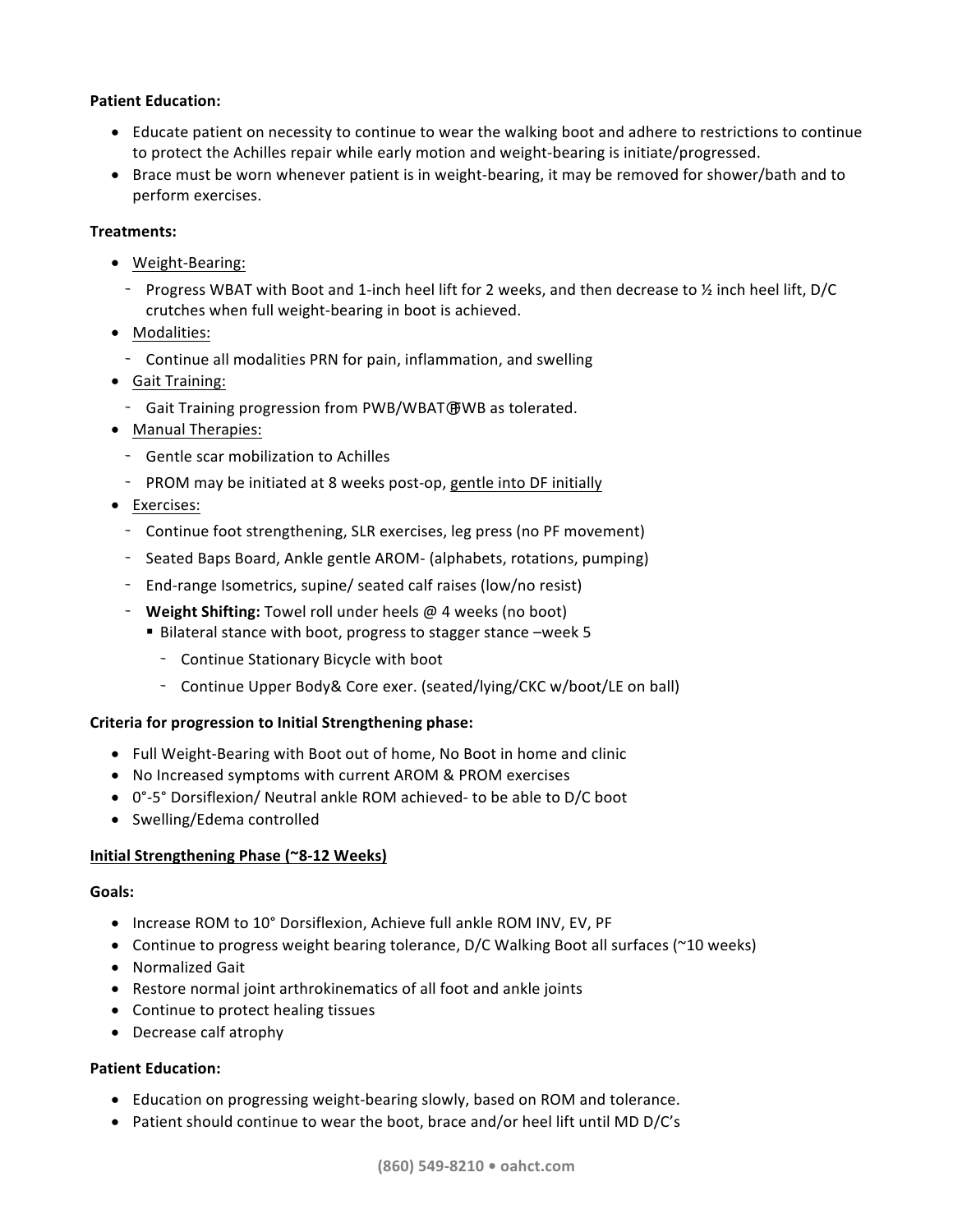## **Treatments:**

- Weight Bearing:
	- Continue to progress weight bearing to FWB'ing out of boot (with 1/4-1/2 inch heel lift in shoe/sneaker)~ 10 weeks post-op
- Gait Training: (MD may prescribe an ankle brace once boot is  $D/C'd$ ).
	- $\sim$  10 Weeks taper out of boot in the home and clinic, continue to wear out of the home.  $\sim$  12 weeks D/C boot if appropriate (MD will D/C boot).
- Manual Therapies:
	- Manual Mobilization of foot & Midfoot, gentle Subtalar & Talo-Crural mobilization- to help restore foot and ankle ROM
	- PROM all planes to improve foot and ankle mobility
- Exercises:
	- Light resistance band 4- way ankle exercise- gradually increase resistance
	- Seated (light resist), Standing (PWB) BAPS & decline boards- all planes
	- Forward, Retro and Lateral step up & downs- low step height
	- Progress DL heel raises supine, seated & add standing as tol. ( $\approx$ 12 weeks)
	- Continue LE, Foot intrinsic, Hip, Core, & UE exercises, & Leg Press
	- Continue LE bicycle, can begin Retro Treadmill walking

#### **End of Phase Testing:**

• Core Testing: (See attached sheets for description): 1-Segmental Multifidus Test, 2-Trunk Curl Up Test, 3-Double-Leg Lowering Test, 4-Side Bridge Test, 5-Prone Bridge Test, 6-Supine Single-Leg Bridge Test, 7-Extensor Endurance Test

#### **Criteria for progression to Advanced Strengthening phase:**

- $\geq$  10° Ankle Dorsiflexion, all other planes in normal ROM
- No pain, inflammation or swelling
- Normal Gait
- No increased symptoms with any of the current exercises

#### **Advanced Strengthening Phase (~12-22 Weeks)**

#### **Goals:**

- Progress to full ankle ROM in all planes
- Increase strength and balance to be able to begin advanced activity skills
- No calf/muscle atrophy
- D/C brace if still being used **(by MD only)**
- Get Achilles Tendon Total Rupture Score (ATRS)- Self -Reported Patient Evaluation
- Good proprioception/balance in single-leg stance
- Gradually introduce sub-maximal agility & reaction drills ( $\gamma$ 18-20 weeks post-op), and sport-like activities (20-22 weeks post-op)
- Get baseline FMS™ Assessment Screen & Y-Balance Test™ (~12-14 weeks)
- Initiate Walk-to Run (~16-18 weeks post-op), LE Plyometric Protocols (~18-20 weeks post-op)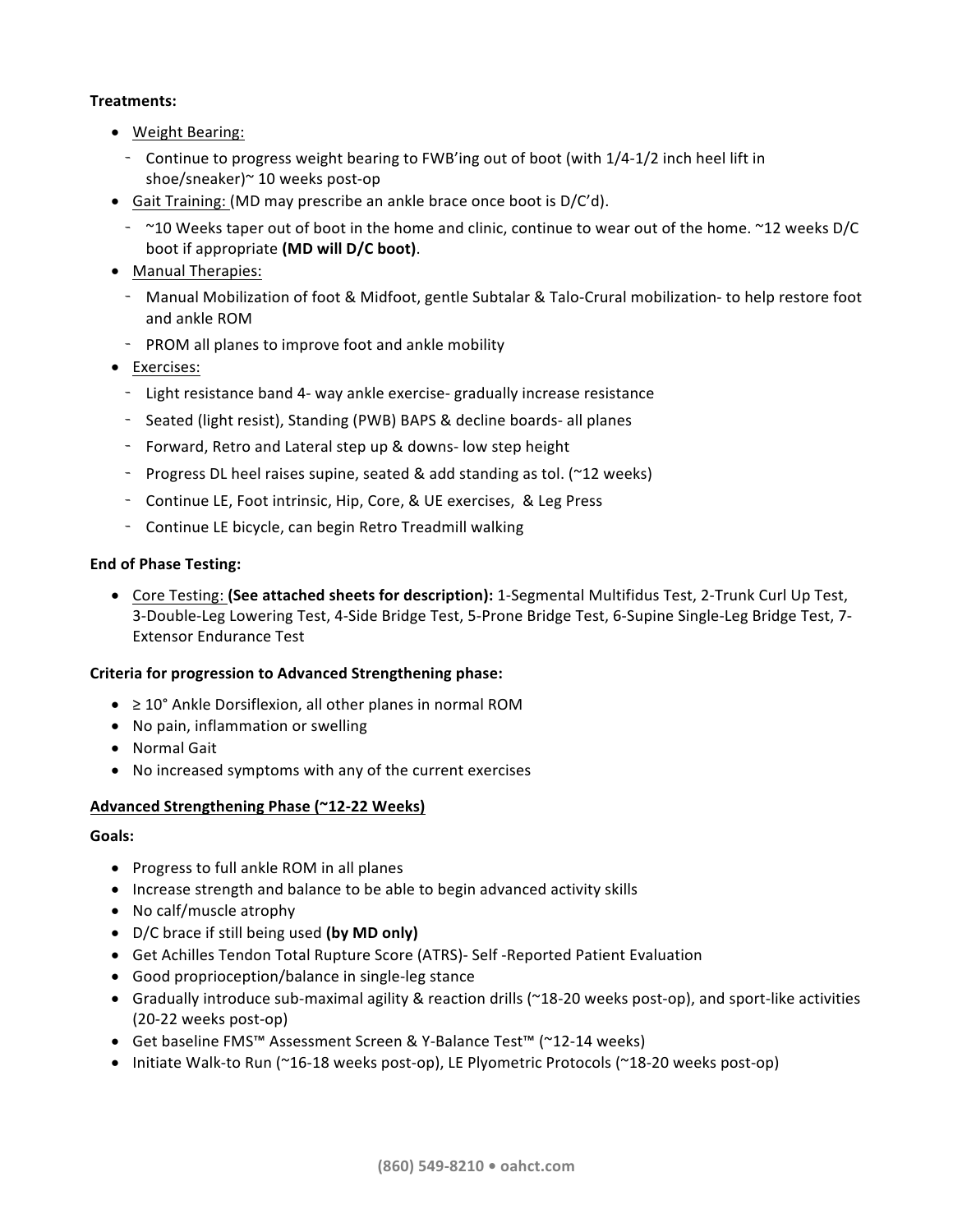#### **Treatments:**

- Continue to progress Dorsiflexion to normal ROM
- Continue to increase repetitions and resistance: As tolerated
	- 4-way ankle resistance band exercises
	- Standing DL calf raises, add eccentric lowering; SL toward end of phase
		- Begin Heel Raise progression protocol (See Attached Sheet)
	- Anterior, Lateral, Retro step-ups & downs- increasing step height
- Continue to advance Core, Hip, and UE stabilization exercises
- Teach Injury Prevention/ Athletic Dynamics Stretching exercises- (See Sheets)
- Squats: DL (week 12), SL (~week 16)
	- 0-35° 12 weeks post-op
	- 0-60° 14 weeks post-op
- Retro treadmill walking
- Continue leg press and add calf press raises- DL and SL
- Anterior posterior and lateral lunges
- Begin Walk-to Run Protocol (~16-18 weeks post-op)- when SL Squat to 60° knee flexion with no knee valgus or pain in LE, especially Achilles
- Begin LE Plyometric Protocol (~week18 post-op)
- Begin light sub-maximal Agility and Reaction drills, Sport-like activities ( $\sim$ 18-20 weeks post-op)
- Straight line drills, ladder drills, step over cone drills, skipping, hopping

#### **End of Phase Testing:**

- FMS<sup>™</sup> and Y-Balance Test<sup>™</sup> LE score
	- $-$  FMS® (goal of ≥14/21 points with no 0/3, 1/3, or asymmetries) and Y-Balance™ score (Goal-Statistically symmetrical to non-injured leg)
- Perform hop testing: **See Attached Sheets**
	- 2 practice trials, 2 timed/measured trials; average injured to non-injured
	- 1- Single-leg hop for distance
	- 2- Triple hop for distance
	- 3- Single-Leg Crossover triple hop
	- 4-6-Metered timed hop
	- Hop-To-Stop Jump Tests: SL and SL with Opposite Landing- 3 trials of each bilateral
	- Tuck Jump- 2 trials for 10 seconds each (See Scoring Criteria)
	- DL Jump Test- Modified with hands behind back- (See Scoring Criteria)
- SL Squat Test:  $(0°-60°)$ :
	- No knee valgus or ankle instability noted
- Dorsiflexion Lunge Test (bilateral)
- Core Testing: Re-Test (Goal- No major dysfunction/ strength deficits noted)
	- Segmental Multifidus Test
	- Trunk Curl Up Test
	- Double-Leg Lowering Test
	- Side Bridge Test
	- Prone Bridge Test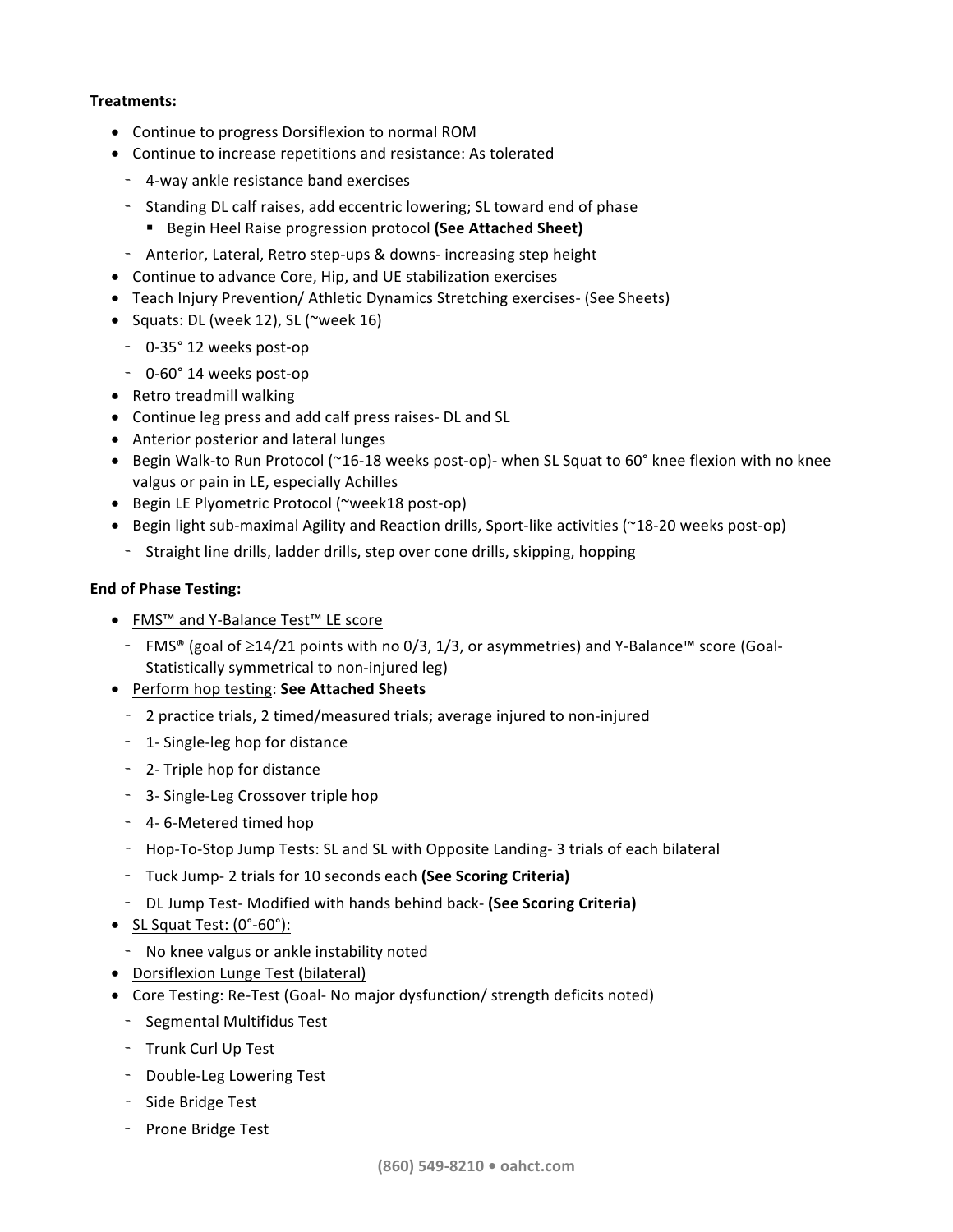- Supine Single-Leg Bridge Test
- Extensor Endurance Test

## **Criteria to progress to Return to Activity Phase**

- 1- Full ROM
- 2- No pain or inflammation
- 3- A score of ≥14/21 on the FMS<sup>™</sup> Assessment Screen, with **No** 0/3= pain on any of the 7 fundamental movement patterns
- 4- No statistical asymmetries and on the Y-Balance Test<sup>™</sup>
- 5- Hop Tests (90% or higher compared to non-injured leg)
- 6- Limb Symmetry Index (LSI) of 90% or greater on hop tests
- 7- No major deficits noted with Core and SL Squat testing
- 8- ≥ 25° Dorsiflexion Lunge Test

## Return to Activity Phase (~22-32 weeks)

\* Patient may not still be in Rehab at this point on a regular basis, so home exercises program needs to be demonstrated, and explained in detailed (pictures and written).

- If Patient is continuing PT at home, it is expected that they are to be re-evaluated every 4-6 weeks for advancement of exercises as well as determining progression.

#### **Goals:**

- Continue to increase to full LE strength
- Continue to increase power, endurance, agility, coordination, and balance
- Gradual return to sport activities
- Get Achilles Tendon Total Rupture Score (ATRS)- Self -Reported Patient Evaluation

## **Treatment:**

- Continue advanced strengthening, core, proprioceptive, and mobility exercises
- Continue/Finish Heel Raise Progression Protocol (See Attached Sheet)
- Continue Walk-to-Run Protocol- if not completed to running 2 miles
- Teach Sport Specific Dynamic Stretching routine/Warm-up (See Sheets)
- Complete LE Plyometric Protocol
	- Progress to Box Jumps
- Progress agility and reaction exercises- increase speed, distance, and perturbations
- Begin Interval Running Protocol- when cleared by MD to perform cutting and sprinting activities
- Begin Interval Sport Protocol (ex. Kicking, Throwing, etc.) based on the sport patient will be returning-(See Sheets)

## Functional Testing: for progression to sport-specific training/Return to Sport-\*Can be perform over multiple **days- See Attached Sheets for descriptions of tests and norms for data**

Strength and Power Testing:

- Sargent Vertical Jump Test
- Figure-8 Hop Test
- Up-Down Test
- Hexagon Test (DL), Modified Hexagon Hop Test (SL)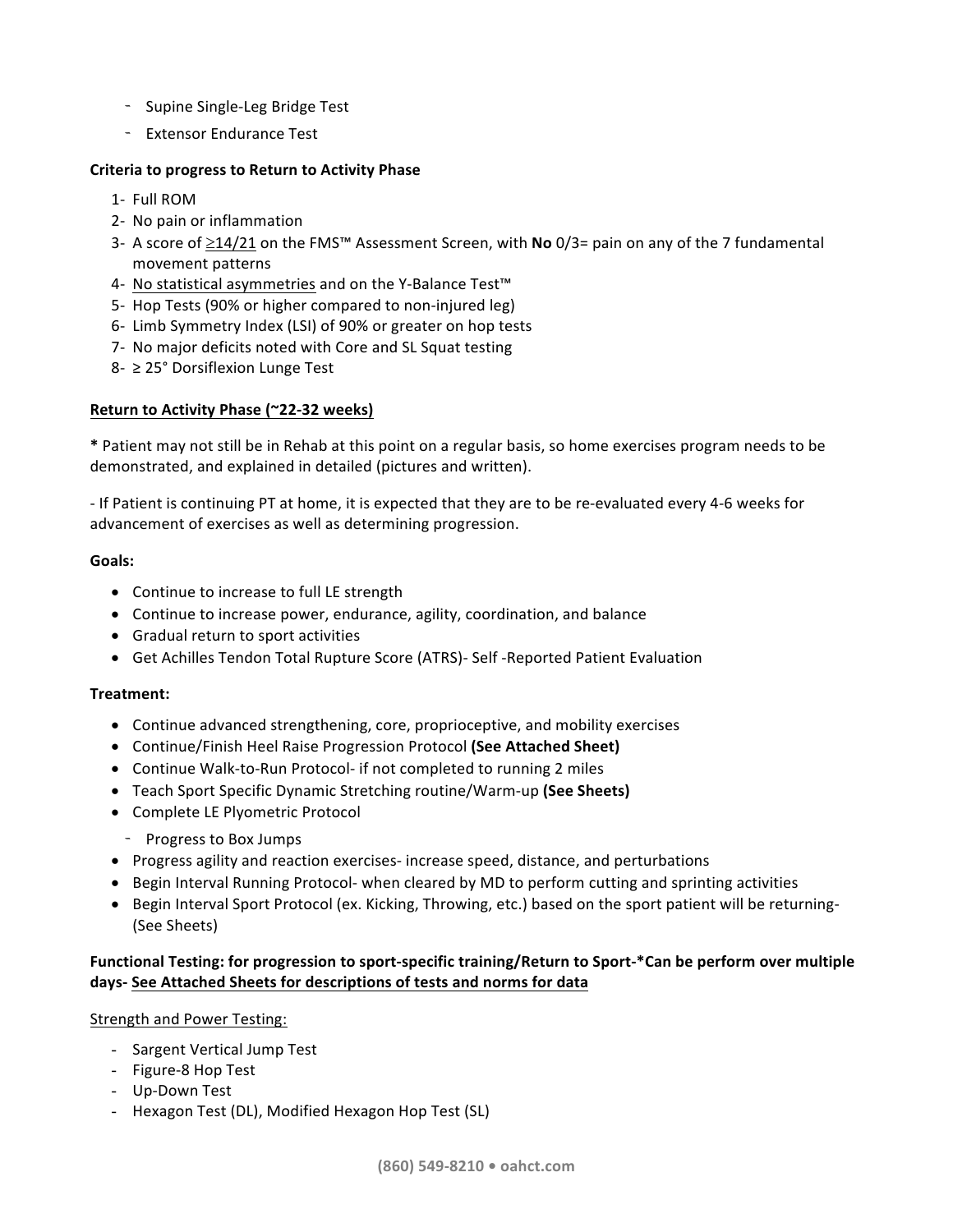## Speed, Agility, and Quickness Testing:

- Agility T-Test, or Modified Agility T-Test (MAT)
- Three-Cone Drill Test
- Slalom Test
- Backward Movement Agility Test
- Zigzag Run Test
- Lower Extremity Functional Test (LEFT)

## Core Testing:

- Segmental Multifidus Test
- Trunk Curl Up Test
- Double-Leg Lowering Test
- Side Bridge Test
- Prone Bridge Test
- Supine Single-Leg Bridge Test
- Extensor Endurance Test

## Hop/Jump Testing:

- 2 practice trials, 2 timed/measured trials; average injured to non-injured
- 1- Single-leg hop for distance
- 2- Triple hop for distance
- 3- Single-Leg Crossover triple hop
- 4-6-Metered timed hop
- Hop-To-Stop Jump Tests: SL and SL with Opposite Landing- 3 trials of each bilateral
- Tuck Jump- 2 trials for 10 seconds each (See Scoring Criteria Sheets)
- DL Jump Test- Modified with hands behind back- 2 trials (See Scoring Criteria Sheets)

## Function, Balance, and Endurance Testing:

- FMS® Assessment Screen
- Y-Balance Test™
- Vail Sport Test

## **\*Return-to-Sport Activities**

Criteria for Return-to-Specific Sport Activities:

- \* Ultimate decision is made by MD
- Achilles Tendon Total Rupture Score (ATRS): ≥ 95/100
- A score of  $\geq$ 16/21 on the FMS<sup>®</sup> Assessment Screen, with no pain or asymmetries, **especially with Inline-lunge**, and 2 or greater on all 7 fundamental movement patterns
- Y-Balance Test<sup>™</sup>- No asymmetries and a composite score as close to 100 as possible
- Limb Symmetry Index (LSI) of  $\geq$ 95% on SL hop tests compared to Uninjured Leg
- LEFT Score: ≤117 seconds (females), ≥105 seconds (males)
- Vail Sport Test™: ≥ 46/54 points
- Isokinetic testing: **(if available)**
	- Quadriceps (90% or greater) compared to non-injured leg
	- Hamstring (100%-110%) compared to non-injured leg
	- Hamstring-Quadriceps Ratio (80% or greater)
- DL Jump and Tuck Jump: meets scoring criteria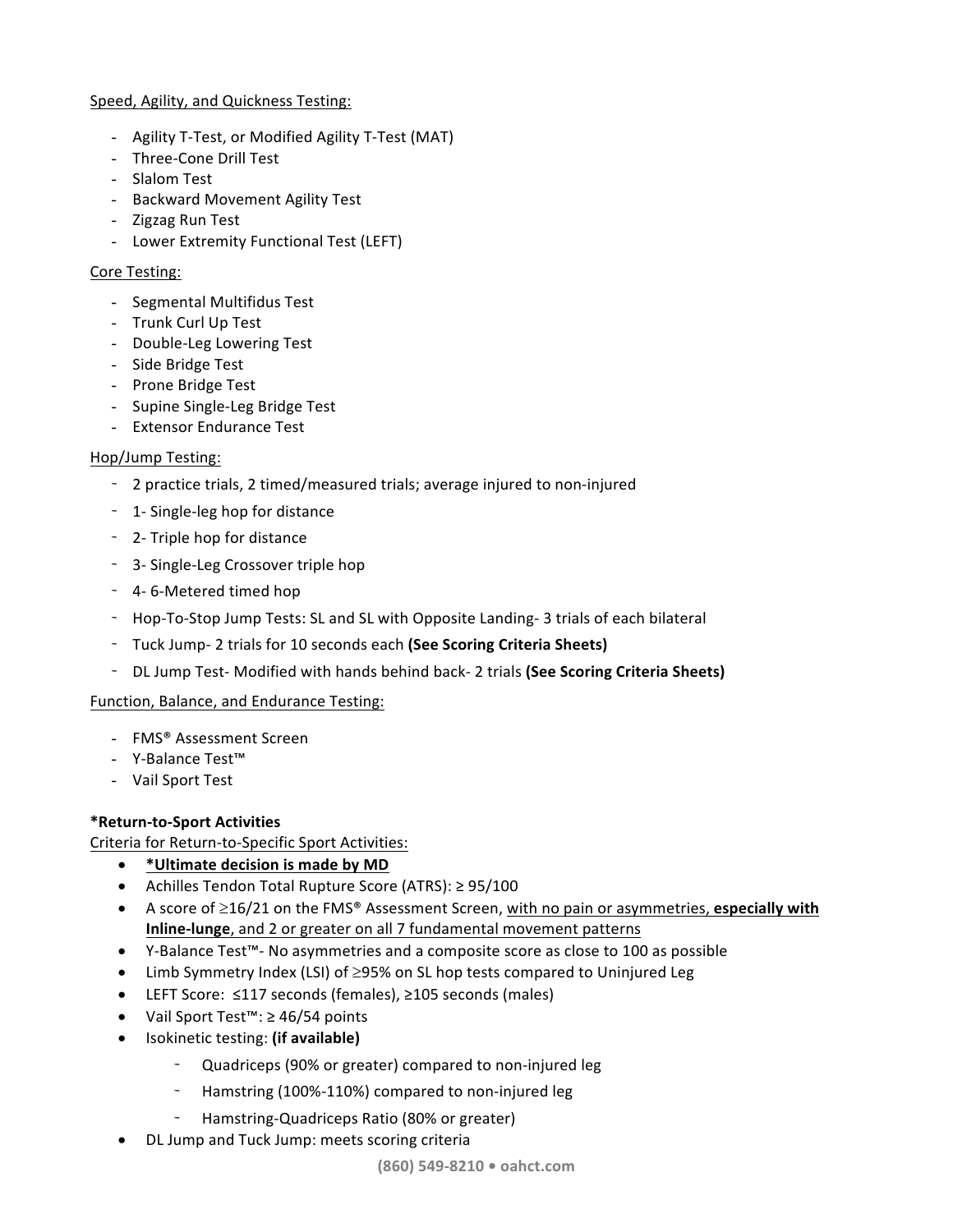- Sargent Vertical Jump: See chart for norms based on age of athlete
- Agility T-Test: Adults: ≤ 8.9-13.5 seconds, Adolescents: ≤
- Dorsiflexion Lunge Test: distance of foot to wall ≥ 9 cm, & tibial shaft angle ≥35°
- No discomfort or swelling, and passing/statistically equal to normative values (if available) with above Functional Tests

#### **Heel Raise Progression Protocol**

- **Phase 1:** Performed by patient **Daily- 3X/ Day**
	- 20 Repetitions per session
	- Technique: Double-Leg Heel Raises- Both heel Up and Down simultaneously
	- Duration 2-4 weeks
- **Phase 2:** Performed 5 days/ Week (2 days on, 1 Day off)-1-2X/ Day
	- Technique:
		- DL Heel Raise Up and Down together X 10 Repetitions
		- DL Heel Raise Up together, Raise Unaffected Leg and Down/Lower Affected Leg Only X 10 Repetitions
		- DL Heel Raise Up and Down Together X 10 Repetitions
	- Duration 2 weeks
- **Phase 3:** Performed **5 days/ Week (2 days on, 1 Day off)- 1-2X/ Day**
	- Technique:
		- DL Heel Raise Up and Down together X 10 Repetitions
		- DL Heel Raise Up together, Raise Unaffected Leg and Down/Lower Affected Leg Only X 10 Repetitions
		- DL Heel Raise Up and Down Together X 10 Repetitions
	- Duration 2 weeks
- **Phase 4:** Performed **5 days/ Week (2 days on, 1 Day off)- 1X/ Day**
	- Technique:
		- DL Heel Raise Up and Down together X 10 Repetitions
		- DL Heel Raise Up together, Raise Unaffected Leg and Down/Lower Affected Leg Only X 10 Repetitions
		- SL Heel Raise Affected Leg Only Up and Down X 10 Repetitions
		- DL Heel Raise Up and Down Together X 10 Repetitions
	- Duration 2 weeks
- **Phase 5:** Performed **4 days/ Week (2 days on, 2 Day off)- 1X/ Day**
	- Technique:
		- DL Heel Raise Up and Down together X 10 Repetitions
		- DL Heel Raise Up together, Raise Unaffected Leg and Down/Lower Affected Leg Only X 10 Repetitions
		- SL Heel Raise Affected Leg Only Up and Down X 10 Repetitions, 2 sets per session
		- DL Heel Raise Up and Down Together X 10 Repetitions
	- Duration 2 weeks
- **Phase 6:** Performed 3-4 days/ Week (1 days on, 1 Day off)-1X/ Day
	- Technique:
		- DL Heel Raise Up and Down together X 10 Repetitions
		- DL Heel Raise Up together, Raise Unaffected Leg and Down/Lower Affected Leg Only X 10 Repetitions
		- SL- Affected Leg Only Up and Down X 10 Repetitions, 3 sets
		- DL Heel Raise Up and Down Together X 10 Repetitions
	- Duration 1 month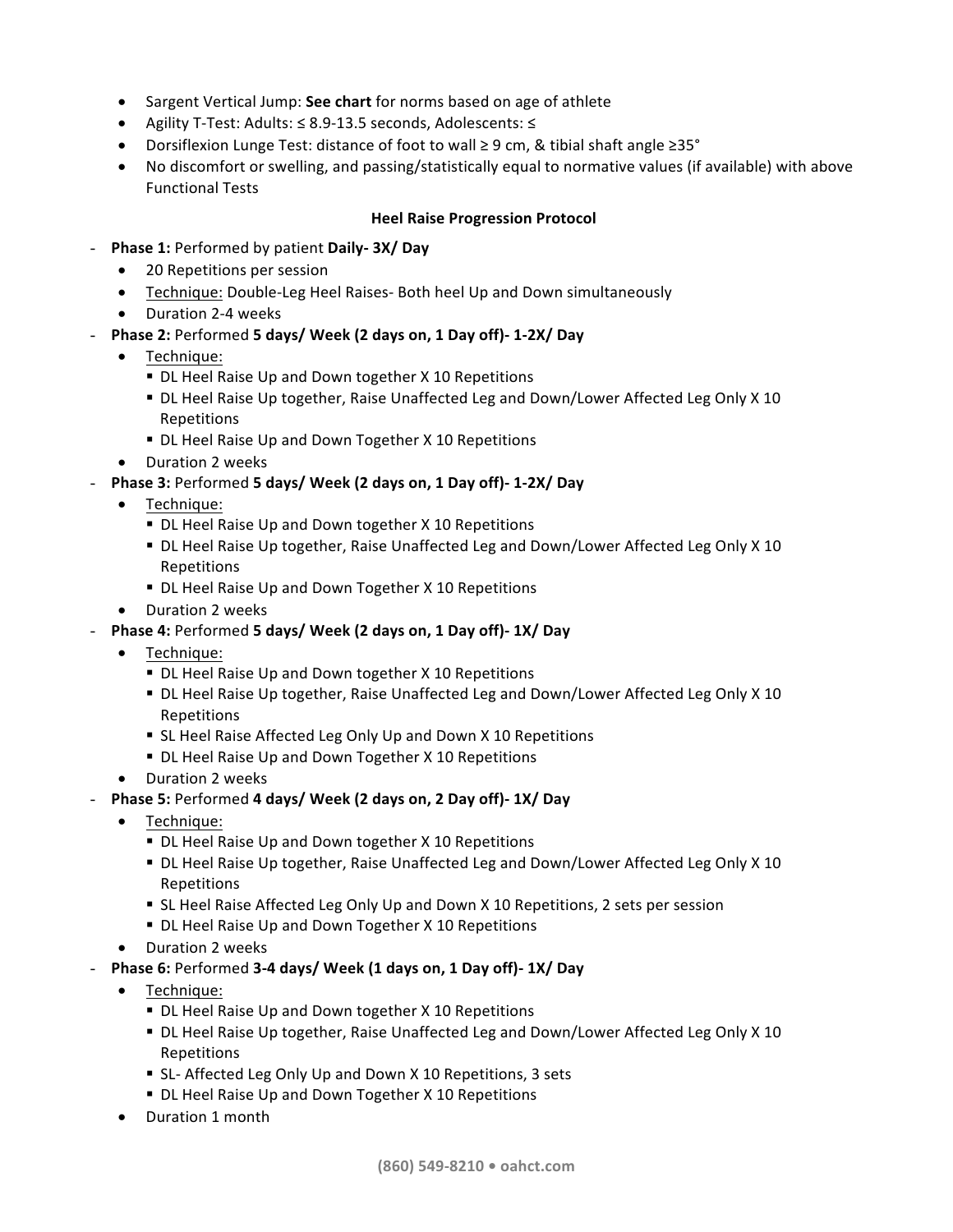## **References**

- Akizuki et al. The relative Stress on the Achilles Tendon During Ambulation in an Ankle Immobiliser: Implications for Rehabilitation After Achilles Tendon Repair. *Br J Sports Med*. 2001; 35: 329-334.
- Amin et al. Performance Outcomes After Repair of Complete Achilles Tendon Ruptures in National Basketball Association Players. Am J Sports Med. 2013; 41(8): 1864-1868.
- Clanton et al. Return to Play in Athletes Following Ankle Injuries. Sports Health. 2012; 4(6): 471-474.
- Cook, Gray. Movement: Functional Movement Systems (book). 2010; ON Target Publications.
- Garrison et al. The Reliability of the Vail Sport Test™ as a Measure of Physical Performance Following Anterior Cruciate Ligament Reconstruction. Inter J Sports Phys Ther. 2012; 7(1):20-30.
- Goulbourne, Shaun. Sports-Related Injuries in the Young Athlete (book from training course). 2011; Cross Country Education, LLC.
- Hamilton et al. Triple Hop Distance as a Valid Predictor of Lower Limb Strength and Power. J Athletic Training. 2008; 43(2): 144-151.
- Hewett et al. Understanding and Preventing ACL Injuries: Current Biomechanical and Epidemiologic Considerations- Update 2010. *N Am J Sports Phys Ther.* 2010; 5(4): 234-251.
- Huang et al. Rehabilitation Regimen After Surgical Treatment of Acute Achilles Tendon Ruptures: A Systematic Review with meta-analysis. Am J Sports Med. 2014; 43(4): 1008-1016.
- Kangas et al. Achilles Tendon Elongation After Rupture Repair. Am J Sports Med. 2007; 35(1): 59-64.
- Kangas et al. Early Functional Treatment Versus Early Immobilization in Tension of the Musculotendinous Unit After Achilles Rupture Repair: A Prospective, Randomized, Clinical Study. *J Trauma Acute Care Surg*. 2003; 6: 1171-1180.
- Maffulli et al. Early Weight-Bearing and Ankle Mobilization After Open Repair of Acute Mid-Substance Tears of the Achilles Tendon. Am J Sports Med. 2003. 31(5): 692-700.
- Kearney et al. The Achilles Tendon Total Rupture Score: a Study of Responsiveness, Internal Consistency and Convergent Validity on Patients with Acute Achilles Tendon Ruptures. *Health and Quality of Life Outcomes*. 2012; 10:24 1-7.
- Maffulli, N. Current Concepts Review- Rupture of the Achilles Tendon. *J Bone Joint Surg Am*. 1999; 81: 1019-1036.
- Maquirriain, J. Achilles Tendon Rupture: Avoiding Tendon Lengthening During Surgical Repair and Rehabilitation. *Yale J Bio Med*. 2011; 84: 289-300.
- McNair et al. Biomechanical Properties of the Plantar Flexor Muscle-Tendon Complex 6 Months Post-Rupture of the Achilles Tendon. J Ortho Res. 2013; 9999: 1-7.
- Nilsson-Helander et al. The Achilles Tendon Total Rupture Score (ATRS) Development and Validation. Am J *Sports Med*. 2007; 35(3): 421-425.